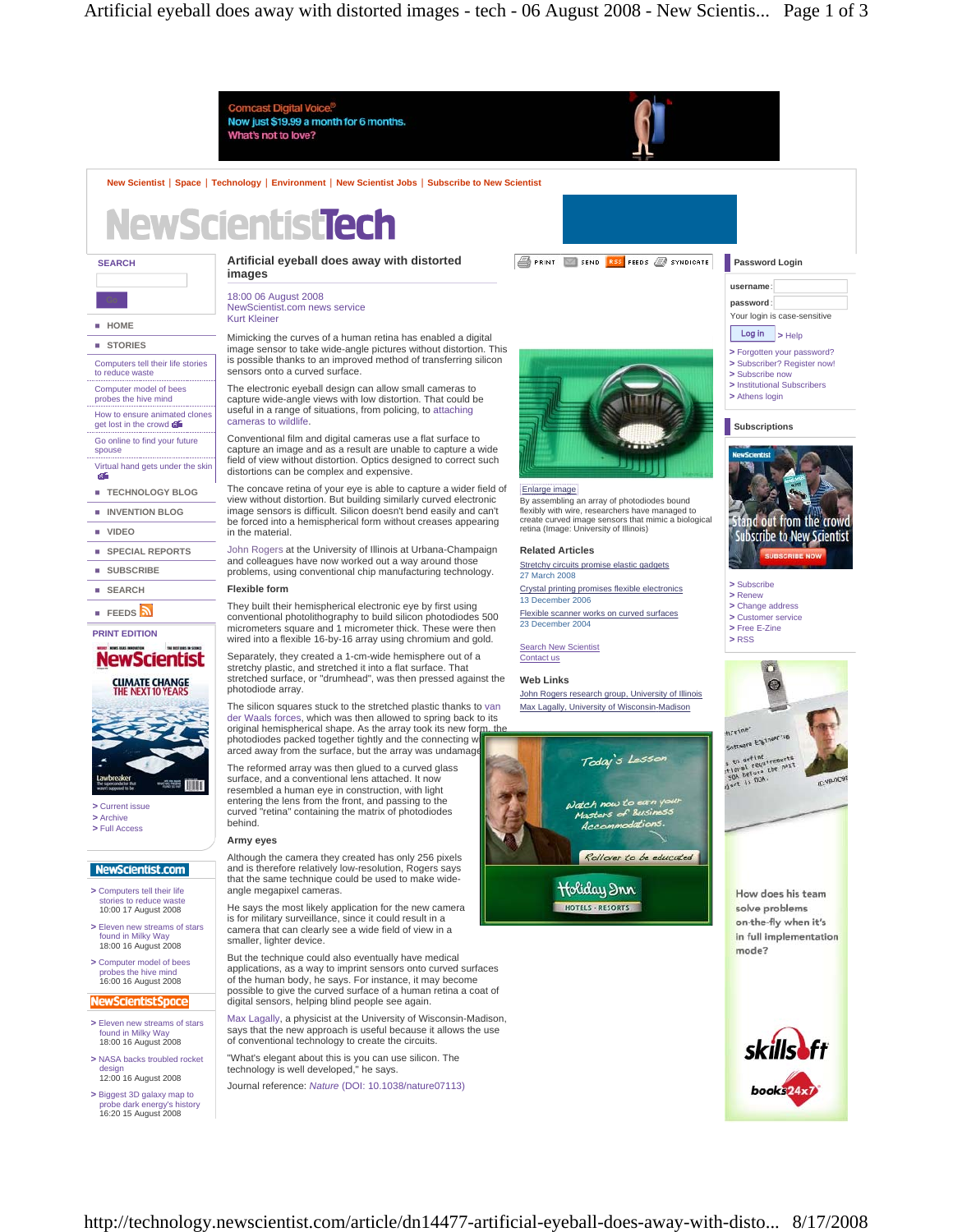| <b>Explore by Subject</b>   | Comment subject                                                                                                                                                                                                                                 |                                                                                                                                         |                                                     |                                                                                 |                                                                                                                                                                                                                                                                                                                                         |  |  |
|-----------------------------|-------------------------------------------------------------------------------------------------------------------------------------------------------------------------------------------------------------------------------------------------|-----------------------------------------------------------------------------------------------------------------------------------------|-----------------------------------------------------|---------------------------------------------------------------------------------|-----------------------------------------------------------------------------------------------------------------------------------------------------------------------------------------------------------------------------------------------------------------------------------------------------------------------------------------|--|--|
| > Health<br>> Fundamentals  | Comment                                                                                                                                                                                                                                         |                                                                                                                                         |                                                     |                                                                                 |                                                                                                                                                                                                                                                                                                                                         |  |  |
| > Being Human               |                                                                                                                                                                                                                                                 |                                                                                                                                         |                                                     |                                                                                 |                                                                                                                                                                                                                                                                                                                                         |  |  |
| > Living World<br>> Opinion | No HTML except<br>lower case italic tags                                                                                                                                                                                                        |                                                                                                                                         |                                                     |                                                                                 |                                                                                                                                                                                                                                                                                                                                         |  |  |
| Sex and Cloning             | or lower case bold<br>tags, please:                                                                                                                                                                                                             |                                                                                                                                         |                                                     |                                                                                 |                                                                                                                                                                                                                                                                                                                                         |  |  |
|                             | $\langle$ = $\rangle$ or $\langle$ b                                                                                                                                                                                                            |                                                                                                                                         |                                                     |                                                                                 |                                                                                                                                                                                                                                                                                                                                         |  |  |
|                             | Your name                                                                                                                                                                                                                                       |                                                                                                                                         |                                                     |                                                                                 |                                                                                                                                                                                                                                                                                                                                         |  |  |
|                             | Your email                                                                                                                                                                                                                                      |                                                                                                                                         |                                                     |                                                                                 |                                                                                                                                                                                                                                                                                                                                         |  |  |
|                             |                                                                                                                                                                                                                                                 |                                                                                                                                         |                                                     |                                                                                 |                                                                                                                                                                                                                                                                                                                                         |  |  |
|                             |                                                                                                                                                                                                                                                 |                                                                                                                                         | about the comment. We will not use it for any other | We need your email in case we need to contact you                               |                                                                                                                                                                                                                                                                                                                                         |  |  |
|                             |                                                                                                                                                                                                                                                 | purpose.<br><b>Submit</b>                                                                                                               |                                                     |                                                                                 |                                                                                                                                                                                                                                                                                                                                         |  |  |
|                             |                                                                                                                                                                                                                                                 |                                                                                                                                         |                                                     |                                                                                 |                                                                                                                                                                                                                                                                                                                                         |  |  |
|                             | There are 7 comments on 2 pages                                                                                                                                                                                                                 |                                                                                                                                         |                                                     |                                                                                 |                                                                                                                                                                                                                                                                                                                                         |  |  |
|                             | $\mathbf{2}$<br>  Next<br>1                                                                                                                                                                                                                     | Most Recent   See all                                                                                                                   |                                                     |                                                                                 |                                                                                                                                                                                                                                                                                                                                         |  |  |
|                             | ' - - Does Away With Distortion' ??                                                                                                                                                                                                             |                                                                                                                                         |                                                     |                                                                                 | VIEW THREAD >>                                                                                                                                                                                                                                                                                                                          |  |  |
|                             | <b>By Go Figure</b>                                                                                                                                                                                                                             |                                                                                                                                         |                                                     |                                                                                 |                                                                                                                                                                                                                                                                                                                                         |  |  |
|                             |                                                                                                                                                                                                                                                 | Wed Aug 06 22:25:17 BST 2008<br>Nice development, and I'm not knocking it; BUT, with tongue firmly in cheek, and to provoke discussion: |                                                     |                                                                                 |                                                                                                                                                                                                                                                                                                                                         |  |  |
|                             |                                                                                                                                                                                                                                                 |                                                                                                                                         |                                                     |                                                                                 |                                                                                                                                                                                                                                                                                                                                         |  |  |
|                             | could be branded 'distorted' RELATIVE TO any other?                                                                                                                                                                                             |                                                                                                                                         |                                                     |                                                                                 | How do you define 'distortion' in this context? Seems to me it's a bit subjective, like 'weeds' or 'congestion'.<br>When IS a plant a 'weed'; how much traffic constitutes 'congestion'. A 2-dimensional image of a 3-<br>dimensional reality is an artefact of how it's produced, so is as 'valid' as another; so surely any one image |  |  |
|                             | The image perceived by our eyes is the artificial product of our optical system as 'seen' through our brain.<br>Does a fish 'see' the same ('corrected' by ITS brain); or is its world that as 'distorted' (in OUR eyes) by a<br>fish-eye lens? |                                                                                                                                         |                                                     |                                                                                 |                                                                                                                                                                                                                                                                                                                                         |  |  |
|                             | So - - does this new development produce an image 'less distorted' relative to human perception, or<br>relative to some 'neutral' objectively-defined standard of what constitutes undistorted?                                                 |                                                                                                                                         |                                                     |                                                                                 |                                                                                                                                                                                                                                                                                                                                         |  |  |
|                             | <b>REPORT   REPLY</b>                                                                                                                                                                                                                           |                                                                                                                                         |                                                     |                                                                                 |                                                                                                                                                                                                                                                                                                                                         |  |  |
|                             |                                                                                                                                                                                                                                                 | '-- Does Away With Distortion' ??                                                                                                       |                                                     |                                                                                 |                                                                                                                                                                                                                                                                                                                                         |  |  |
|                             | By Bdan                                                                                                                                                                                                                                         | Wed Aug 06 22:57:39 BST 2008                                                                                                            |                                                     |                                                                                 |                                                                                                                                                                                                                                                                                                                                         |  |  |
|                             |                                                                                                                                                                                                                                                 |                                                                                                                                         |                                                     |                                                                                 | I think it is undistorted relative to an objectively-defined standard. Consider: if you project an image                                                                                                                                                                                                                                |  |  |
|                             |                                                                                                                                                                                                                                                 |                                                                                                                                         |                                                     |                                                                                 | of a scene onto a flat surface, objects towards the edge of the scene will not appear the same size<br>as objects near the center of the scene, even if they are the same distance away and the same                                                                                                                                    |  |  |
|                             |                                                                                                                                                                                                                                                 |                                                                                                                                         |                                                     |                                                                                 | size in real life. It's similar to what happens when you project an image of the Earth onto a flat map;                                                                                                                                                                                                                                 |  |  |
|                             |                                                                                                                                                                                                                                                 |                                                                                                                                         |                                                     | technology does, everything will be the right size relative to everything else. | the only undistorted map is a globe. If you project the image of the scene onto a sphere, as this                                                                                                                                                                                                                                       |  |  |
|                             | <b>REPORT   REPLY</b>                                                                                                                                                                                                                           |                                                                                                                                         |                                                     |                                                                                 |                                                                                                                                                                                                                                                                                                                                         |  |  |
|                             |                                                                                                                                                                                                                                                 |                                                                                                                                         |                                                     |                                                                                 |                                                                                                                                                                                                                                                                                                                                         |  |  |
|                             | <b>VIEW THREAD &gt;&gt;</b>                                                                                                                                                                                                                     |                                                                                                                                         |                                                     |                                                                                 |                                                                                                                                                                                                                                                                                                                                         |  |  |
|                             | Here's A Tip For Them                                                                                                                                                                                                                           |                                                                                                                                         |                                                     |                                                                                 | VIEW THREAD >>                                                                                                                                                                                                                                                                                                                          |  |  |
|                             | <b>By Nick Sharratt</b>                                                                                                                                                                                                                         |                                                                                                                                         |                                                     |                                                                                 |                                                                                                                                                                                                                                                                                                                                         |  |  |
|                             | Wed Aug 06 23:21:05 BST 2008                                                                                                                                                                                                                    |                                                                                                                                         |                                                     |                                                                                 |                                                                                                                                                                                                                                                                                                                                         |  |  |
|                             |                                                                                                                                                                                                                                                 |                                                                                                                                         |                                                     |                                                                                 | Don't bother trying to make a perfect regular grid of sensors at all, but then "train" the eye using software to                                                                                                                                                                                                                        |  |  |
|                             |                                                                                                                                                                                                                                                 |                                                                                                                                         |                                                     |                                                                                 | cope with the non-regular/perfect placement or even 'failed' sensors by pointing it at a variety of test<br>images to identify the irregularities and build compensation into the output. E.g. Copying what nature does                                                                                                                 |  |  |
|                             | in the eye even further.<br><b>REPORT   REPLY</b>                                                                                                                                                                                               |                                                                                                                                         |                                                     |                                                                                 |                                                                                                                                                                                                                                                                                                                                         |  |  |
|                             |                                                                                                                                                                                                                                                 |                                                                                                                                         |                                                     |                                                                                 |                                                                                                                                                                                                                                                                                                                                         |  |  |
|                             | Spelling                                                                                                                                                                                                                                        |                                                                                                                                         |                                                     |                                                                                 | VIEW THREAD >>                                                                                                                                                                                                                                                                                                                          |  |  |
|                             | <b>By Terry Schuster</b>                                                                                                                                                                                                                        |                                                                                                                                         |                                                     |                                                                                 |                                                                                                                                                                                                                                                                                                                                         |  |  |
|                             | Thu Aug 07 03:24:18 BST 2008                                                                                                                                                                                                                    |                                                                                                                                         |                                                     |                                                                                 |                                                                                                                                                                                                                                                                                                                                         |  |  |
|                             | Sorry - not the bubbly wine.                                                                                                                                                                                                                    |                                                                                                                                         |                                                     |                                                                                 | Sorry, but as a U of Illinois graduate ('76), I have to insist that Urbana-Champaign be spelled correctly. It is<br>French for "plain" - and anyone from the University will attest to the extreme flatness of the landscape.                                                                                                           |  |  |
|                             | - still, I remain an avid reader of NewScientist.com. Thanks!<br><b>REPORT   REPLY</b>                                                                                                                                                          |                                                                                                                                         |                                                     |                                                                                 |                                                                                                                                                                                                                                                                                                                                         |  |  |
|                             | Spelling                                                                                                                                                                                                                                        |                                                                                                                                         |                                                     |                                                                                 |                                                                                                                                                                                                                                                                                                                                         |  |  |
|                             | <b>By Michael Marshall</b>                                                                                                                                                                                                                      |                                                                                                                                         |                                                     |                                                                                 |                                                                                                                                                                                                                                                                                                                                         |  |  |
|                             |                                                                                                                                                                                                                                                 | Fri Aug 08 12:12:12 BST 2008                                                                                                            |                                                     |                                                                                 |                                                                                                                                                                                                                                                                                                                                         |  |  |
|                             |                                                                                                                                                                                                                                                 |                                                                                                                                         |                                                     | Sorry Terry, that one must have escaped our editors. It's fixed now. :)         |                                                                                                                                                                                                                                                                                                                                         |  |  |
|                             | <b>REPORT   REPLY</b>                                                                                                                                                                                                                           |                                                                                                                                         |                                                     |                                                                                 |                                                                                                                                                                                                                                                                                                                                         |  |  |